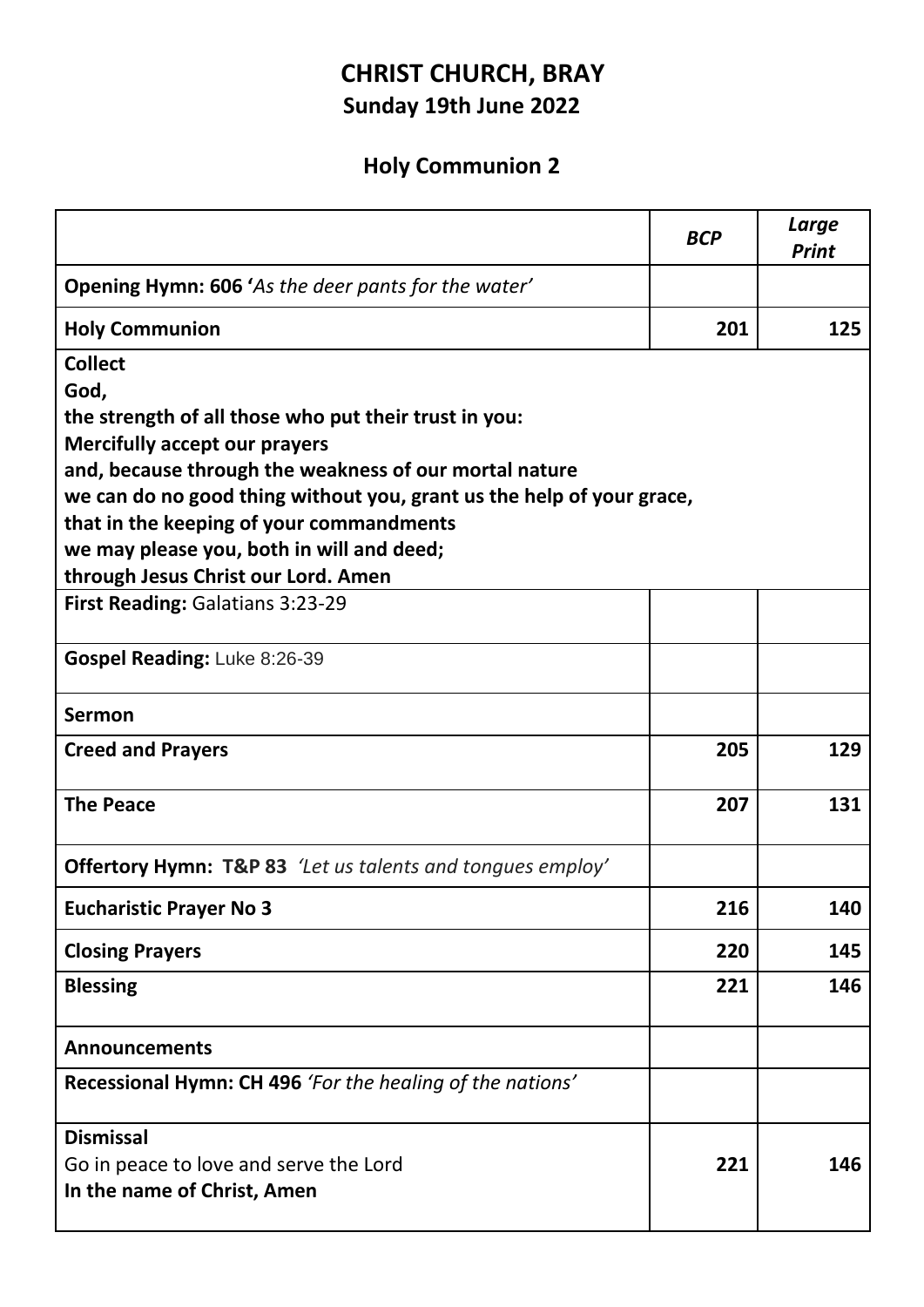#### **Readings**

#### **Galatians 3: 23-29**

<sup>23</sup> Now before faith came, we were imprisoned and guarded under the law until faith would be revealed. <sup>24</sup>Therefore the law was our disciplinarian until Christ came, so that we might be justified by faith. <sup>25</sup>But now that faith has come, we are no longer subject to a disciplinarian, <sup>26</sup>for in Christ Jesus you are all children of God through faith. <sup>27</sup>As many of you as were baptized into Christ have clothed yourselves with Christ. <sup>28</sup>There is no longer Jew or Greek, there is no longer slave or free, there is no longer male and female; for all of you are one in Christ Jesus. <sup>29</sup>And if you belong to Christ, then you are Abraham's offspring, heirs according to the promise.

#### **Luke 8:26-39**

 $26$  Then they arrived at the country of the Gerasenes, which is opposite Galilee.  $27$ As he stepped out on land, a man of the city who had demons met him. For a long time he had worn no clothes, and he did not live in a house but in the tombs. <sup>28</sup>When he saw Jesus, he fell down before him and shouted at the top of his voice, 'What have you to do with me, Jesus, Son of the Most High God? I beg you, do not torment me'  $-$  <sup>29</sup>for Jesus had commanded the unclean spirit to come out of the man. (For many times it had seized him; he was kept under guard and bound with chains and shackles, but he would break the bonds and be driven by the demon into the wilds.)  $30$  Jesus then asked him, 'What is your name?' He said, 'Legion'; for many demons had entered him. 31They begged him not to order them to go back into the abyss.

32 Now there on the hillside a large herd of swine was feeding; and the demons begged Jesus to let them enter these. So he gave them permission. <sup>33</sup>Then the demons came out of the man and entered the swine, and the herd rushed down the steep bank into the lake and was drowned.

34 When the swineherds saw what had happened, they ran off and told it in the city and in the country. <sup>35</sup>Then people came out to see what had happened, and when they came to Jesus, they found the man from whom the demons had gone sitting at the feet of Jesus, clothed and in his right mind. And they were afraid.  $36$ Those who had seen it told them how the one who had been possessed by demons had been healed. <sup>37</sup>Then all the people of the surrounding country of the Gerasenes asked Jesus to leave them; for they were seized with great fear. So he got into the boat and returned. <sup>38</sup>The man from whom the demons had gone begged that he might be with him; but Jesus sent him away, saying, <sup>39</sup>'Return to your home, and declare how much God has done for you.' So he went away, proclaiming throughout the city how much Jesus had done for him.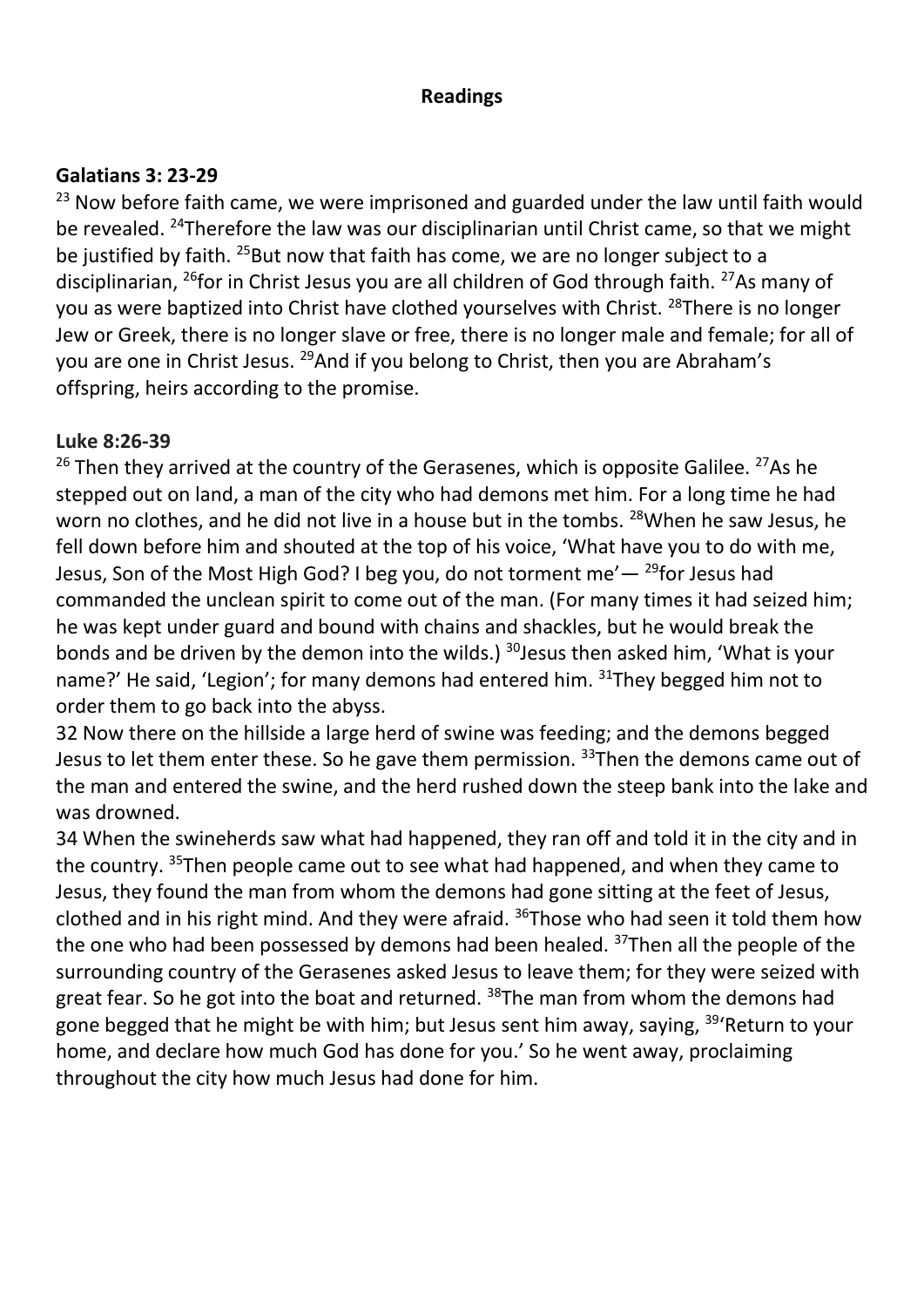#### **Thanks and Praise 83**

Let us talents and tongues employ, reaching out with a shout of joy: bread is broken, the wine is poured, Christ is spoken and seen and heard.

*Jesus lives again; earth can breathe again. pass the Word around: loaves abound!*

> Christ is able to make us one, at his table he set the tone, teaching people to live to bless, love in word and in deed express.

Jesus calls us in, sends us out bearing fruit in a world of doubt, gives us love to tell, bread to share: God (Immanuel) everywhere!

*Fred Kaan (1929-2009)*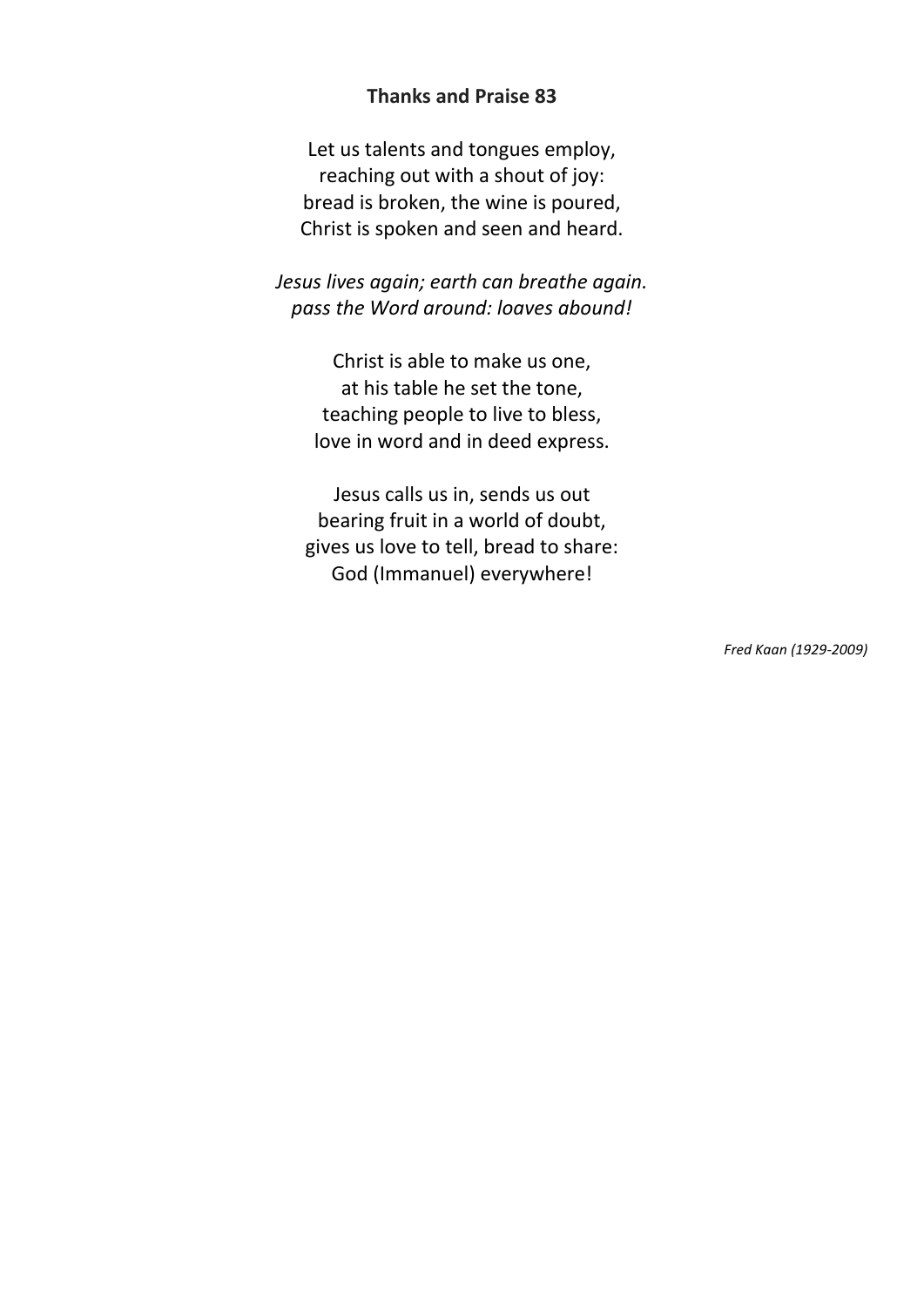#### **Next Sunday 26th June** 11am Morning Prayer

#### **Sunday 3rd July**

11am Holy Communion

Services are in-Church and also available to view live stream or watch a recording later at [www.churchservices.tv/christchurchbray](http://www.churchservices.tv/christchurchbray) or via our website [www.christchurchbray.ie](http://www.christchurchbray.ie/)

#### **Announcements**

#### **Welcome to our confirmation candidates**

We welcome our recently confirmed young people who will receive Holy Communion for the first time this morning.

### **Parish Fete and Raffle**

The Church will be open from 7pm – 9pm on Wednesday 22nd, Thursday 23<sup>rd</sup> and Friday 24<sup>th</sup> June to accept items for the Fete. Please return raffle tickets to the Church Wardens or to the Parish Office as soon as possible. For any fete queries, please contact the Parish Office – ph. 286 2968

### **Fete Donations for Bottle Stall and Plant Stall Requested**

We are appealing for donations for the bottle stall and the plant stall. Donations can be left to the parish office (**closed Wednesday 22nd June)** or to the church at the times specified above.

#### **Contacts**

The Parish Office is closed Wednesday 22<sup>nd</sup> June, open Monday, Tuesday, Thursday and Friday this week from 9am-1pm. Please contact Tracey in the first instance for routine matters - 01 286 2968 or email [christchurchbray@gmail.com](mailto:christchurchbray@gmail.com) Baden is on indefinite sick leave. Please contact David Reynolds at 087 918 7792 in emergencies. David can liaise with Rev. John Marchant or neighbouring parishes as required.

*Phone 01 286 2968 // email* [christchurchbray@gmail.com](mailto:christchurchbray@gmail.com)